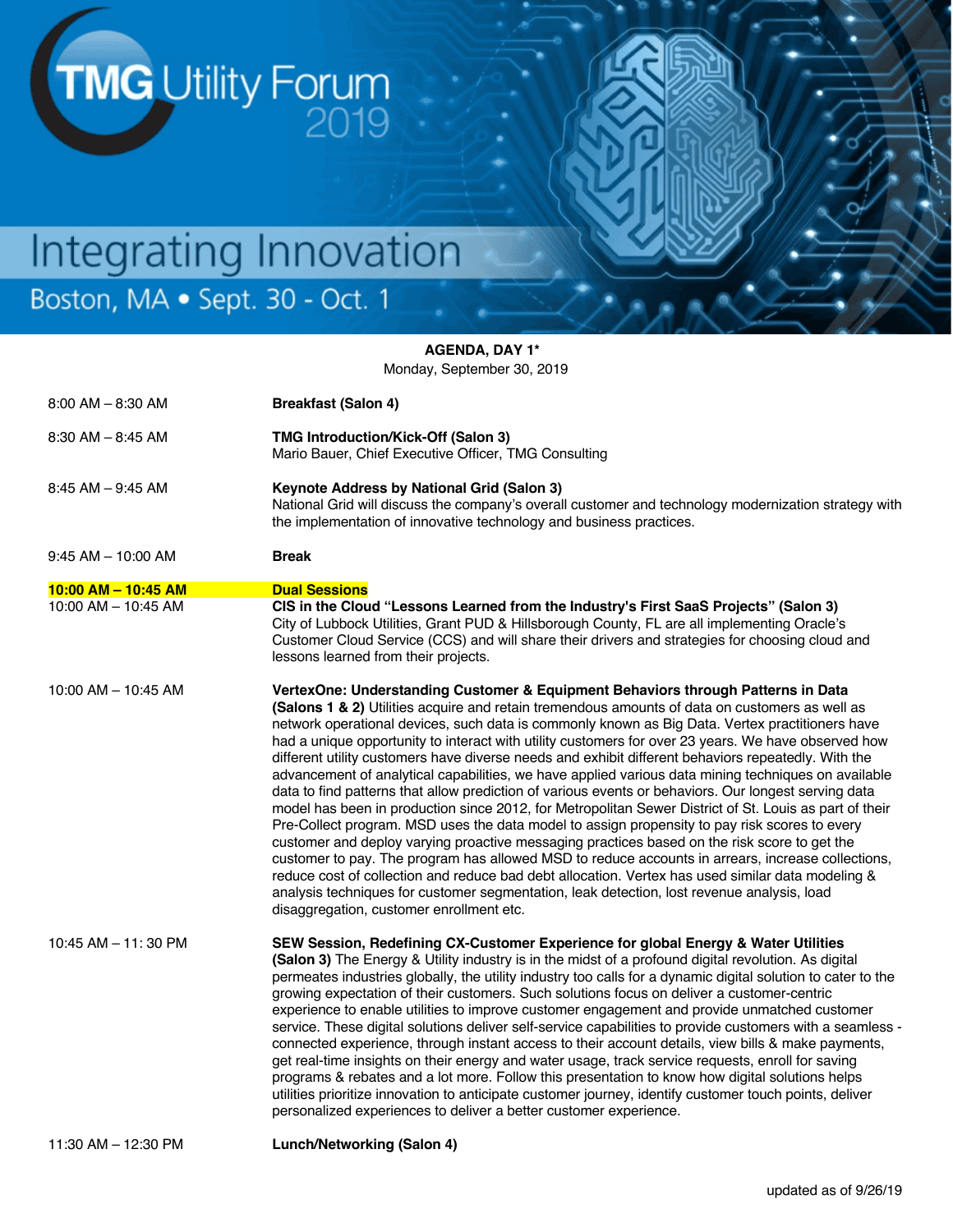

## Integrating Innovation Boston, MA · Sept. 30 - Oct. 1

### 12:30 AM – 1:15 PM **Oracle Session: Digital Engagement Strategies in the Age of Data Science. AI. Chatbots. Automation. Data. (Salon 3)** How well have you been able to put the latest technologies to work for your team? Get ready to

discuss machine learning for hyper-targeted customer experience improvements, marketing automation, water conservation, gas safety and more. In this session we'll dive deep into data-driven digital engagement strategies across utility use cases. We'll discuss the latest strategies for call center automation, self-service conversion, and deeper, broader engagement

### 1:15 PM – 2:00 PM **DUAL SESSIONS**

#### 1:15 PM – 2:00 PM **Red Clay Consulting: AMI for Water: Tapping Meter Data to Transform Customer Engagement (Salon 3)**

Las Vegas Valley Water District (LVVWD) is turning to Advanced Metering Infrastructure to tackle big challenges common among water utilities today and transform the way it engages and serves customers. At the heart of this initiative is a project to upgrade to an integrated MDM/CIS platform that can help the utility leverage meter data to "connect the dots" across meter-to-cash-to-customer operations. Join this session to hear how LVVWD is laying a connected-data foundation to address key strategic customer and operational objectives, such as empowering customers with better visibility into their accounts and usage, intelligent customer engagement, communications and program promotion, more accurate reads and billing through daily/hourly meter reads, reducing field crew deployments and making service calls more efficient, increasing conservation program performance through targeted communications and enforcement via meter data and protecting revenue through data-enabled leak detection.

1:15 PM – 2:00 PM **Vlocity:** *Am I valuable to my customers?* **How does CRM fit into my customer-centric modernization strategy? (Salons 1 & 2)**

> Learn how utilities have changed their approach to customer digital transformation projects and why the smartest customer-centric transformations lead with CRM. We'll dive deep together on questions like, "What path have others taken in their customer-centric and technology roadmaps to deliver customer value?" and "What value should I expect a CRM, like Salesforce, to deliver for my utility and my customers?" We'll discuss the sea-change that the industry cloud platform is bringing to utility customer service, engagement, and experience and we'll walk through stories of utility CRM and customer-experience deployments that are delivering on customer value today.

#### 2:00 PM – 2:15 PM **Break**

#### **2:15 PM – 3:00 PM DUAL SESSIONS**

2:15 PM – 3:00 PM **Panel Discussion: The Importance of Emerging Technologies in Selecting a CIS (Salon 3)**  New technologies and customer demands are reshaping how utilities approach selecting a new CIS. In this panel, utilities that have recently gone through the planning work will discuss their strategies and drivers for their modernization projects, and address topics such as cloud, OCM, and resourcing.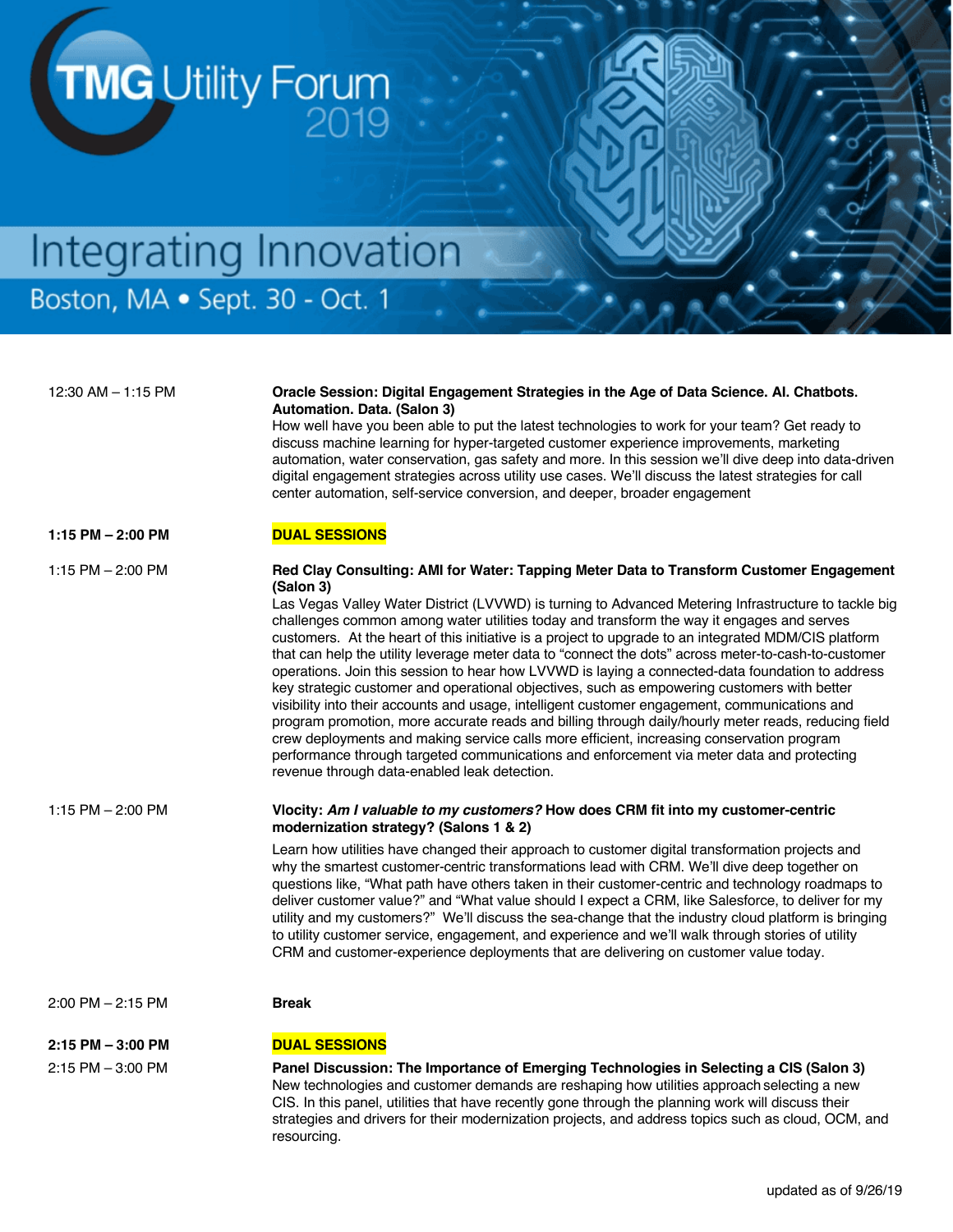

### **3:00 PM – 3:45 PM DUAL SESSIONS** 3:00 PM – 3:45 PM **Chatbots to Machine Learning, KloudGin, LWC,** *"The Real Impact of AI at Utilities"* **(Salon 3)**  Is it time for Utilities to put their heads in the Cloud & AI? Learn how LWC is laying foundation for the future by leveraging artificial intelligence, cloud-first and mobile-first technologies to connect their customers, crews, back office, partners, and equipment in real-time, from any device. Listen to their plans on leveraging AI, Chat Bots to create a modern digital engagement platform to service their customers and also create new revenue streams for the future. KloudGin + WAM 2.0 + e-business R12 + ESRI GIS 3:00 PM – 3:45 PM **Utegration Session on** *Connecting Utilities and Customers…AMI Now and Beyond (Salons 1 & 2)* Automation has increasingly become the pathway to efficiency gains and effective operations and the multiple functions of metering in the utilities space clearly have benefitted from this trend with the evolution of Advanced Metering Infrastructure (AMI). Along with the multitude of benefits and value propositions related to AMI, comes the need to manage risk while continuing to take advantage of the ever-increasing and fast-paced world of innovation. From a risk management perspective, a new 2-tier model is emerging as an interesting possibility, but with this possibility comes the question…can this simpler model actually reduce risk? 3:45 PM – 4:00 PM **Closing Address Day 1 (Salon 3)** RJ Kumar, Chief Operating Officer, TMG Consulting 5:00 PM **Board buses**: Buses depart at 5:15 for off-site VIP event. 5:30 PM – 8:30 PM **VIP Event at Lucky Strike**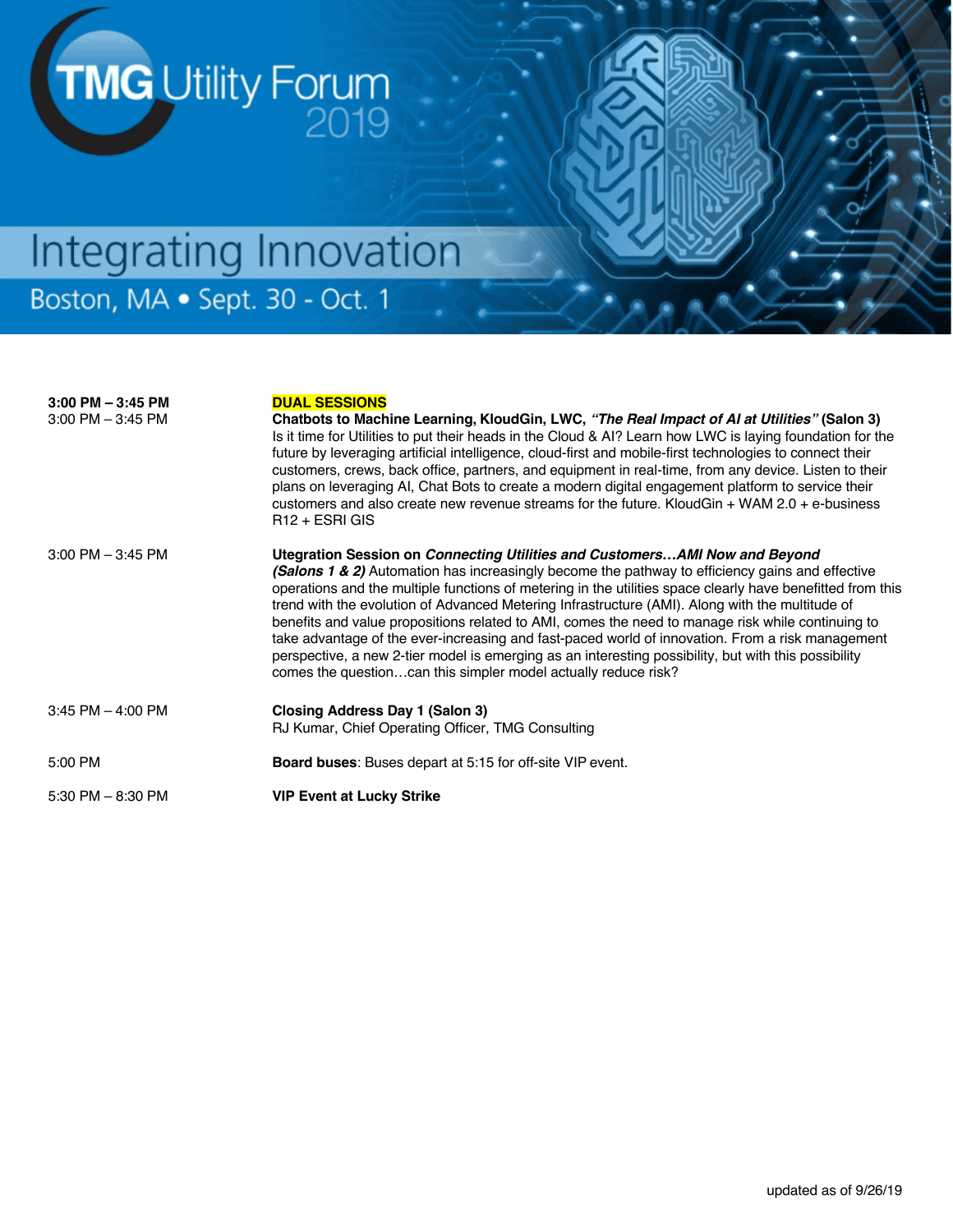

**AGENDA, DAY 2\***

Tuesday, October 1, 2019

| $8:00$ AM $- 8:30$ AM                        | <b>Breakfast (Salon 4)</b>                                                                                                                                                                                                                                                                                                                                                                                                                                                                                                                                                                                                                                                                                                                                                                                                                                                                                |
|----------------------------------------------|-----------------------------------------------------------------------------------------------------------------------------------------------------------------------------------------------------------------------------------------------------------------------------------------------------------------------------------------------------------------------------------------------------------------------------------------------------------------------------------------------------------------------------------------------------------------------------------------------------------------------------------------------------------------------------------------------------------------------------------------------------------------------------------------------------------------------------------------------------------------------------------------------------------|
| $8:30$ AM $- 8:45$ AM                        | <b>TMG Introduction/Kick-Off (Salon 3)</b><br>Pam Glanvill, President, TMG Consulting                                                                                                                                                                                                                                                                                                                                                                                                                                                                                                                                                                                                                                                                                                                                                                                                                     |
| $8:45$ AM $-9:45$ AM                         | Panel Discussion: Duke Energy, SDG&E (Salon 3)<br>Transformation management with a multi-vendor ecosystem, Jassi Arora from Duke Energy, Christina<br>Gonzales from Southwest Gas & Jana Espino from ConEd, Moderator: Brent Kassing                                                                                                                                                                                                                                                                                                                                                                                                                                                                                                                                                                                                                                                                      |
| $9:45$ AM $-$ 10:00 AM                       | <b>Break</b>                                                                                                                                                                                                                                                                                                                                                                                                                                                                                                                                                                                                                                                                                                                                                                                                                                                                                              |
| 10:00 AM - 10:45 AM                          | SAP Panel Discussion "How to Build a Business Case and Value Assessment for a<br><b>Transformation Project"</b> (Salon 3)<br>The SAP panel discussion will discuss the preparation required, options available, execution plan,<br>best practices, lesson learned, and desired outcomes. Answering the questions of why, what, how,<br>and the impact for the organization early in the lifecycle establishes the guiding principles to<br>implement a successful transformation project.                                                                                                                                                                                                                                                                                                                                                                                                                 |
| 10:45 PM - 11:30 AM                          | Al Driving innovation for Asset Management (Salon 3)<br>HCL Technologies (HCL), a leading global technology company, has partnered with Harris Geospatial<br>Solutions Inc., a subsidiary of Harris Corporation (HRS), to provide an Al-driven, remote sensing data<br>analytics system to address the Utility Industry needs. The system will allow utilities to have a more<br>active, controlled view of information through the use of remote sensing systems, which includes<br>Unmanned Aircraft Systems (UAS), manned aircraft, and space-borne data sources. Using a form of<br>artificial-intelligence (AI) technology, the system will analyze data to automatically assess asset<br>conditions and flow derived insights to critical asset operations such as work management, asset<br>performance monitoring, and geographical information systems (GIS). Panel: HCL & Harris<br>Geospatial. |
| 11:30 AM - 12:30 PM                          | Lunch/Networking (Salon 4)                                                                                                                                                                                                                                                                                                                                                                                                                                                                                                                                                                                                                                                                                                                                                                                                                                                                                |
| 12:30 PM - 1:15 PM                           | Roundtable Discussions/Vendor Q&A: "Ask the Experts" (Salon 3)                                                                                                                                                                                                                                                                                                                                                                                                                                                                                                                                                                                                                                                                                                                                                                                                                                            |
| $1:15$ PM $- 2:00$ PM<br>1:15 PM $- 2:00$ PM | <b>DUAL SESSION OPTIONS:</b><br>Future of Asset Management - Suez Water (Salon 3)<br>How Suez Water is innovating taking cloud-first and mobile-first approach in its Asset<br>Management operations? Learn how SUEZ is reinventing the Asset operations with modern cloud<br>software solutions to maximize reliability and uptime, reduce Capital and Operational<br>expenditures, extend asset life, and reduce unplanned downtime without increasing operational,<br>safety or environmental risks.                                                                                                                                                                                                                                                                                                                                                                                                   |